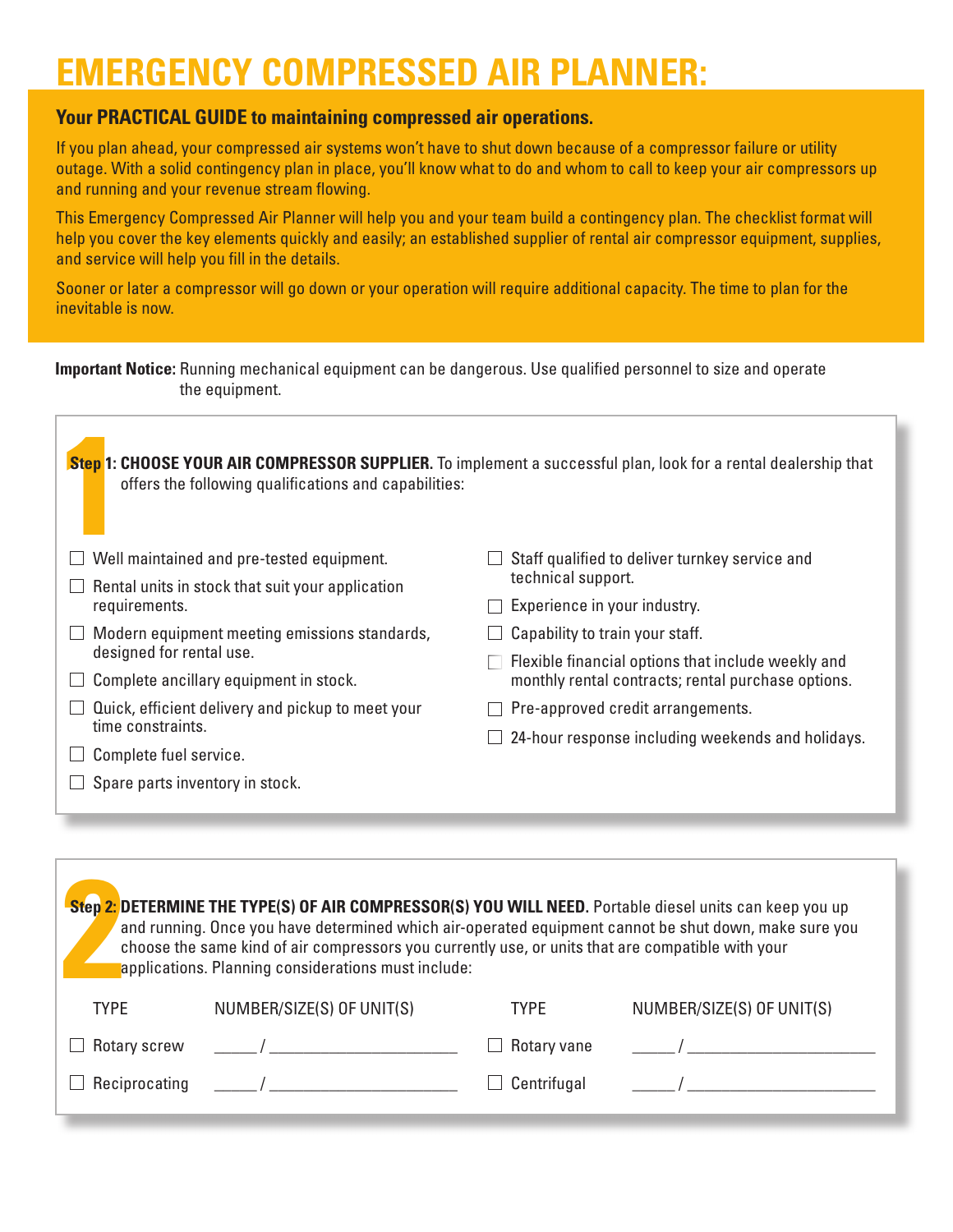| Step 3: DETERMINE THE AIR QUALITY YOUR OPERATIONS REQUIRE. You will need to decide which type(s) of air<br>compressors will provide the air quality that best suits your specific applications. For example: If oil-free<br>compressors are currently installed at your facility, you might be able to use oil-flooded equipment that<br>supplies oil-free air quality. |                          |  |  |  |  |
|-------------------------------------------------------------------------------------------------------------------------------------------------------------------------------------------------------------------------------------------------------------------------------------------------------------------------------------------------------------------------|--------------------------|--|--|--|--|
|                                                                                                                                                                                                                                                                                                                                                                         | NUMBER/TYPE(S) & SIZE(S) |  |  |  |  |
| Standard compressed air. General purpose, for construction and<br>other non-critical applications.                                                                                                                                                                                                                                                                      |                          |  |  |  |  |
| Instrument quality air. Free of oil aerosols, particulates and other<br>contaminants larger than 0.01 microns. Ideal for instrumentation,<br>process equipment, and other sophisticated industrial applications.                                                                                                                                                        |                          |  |  |  |  |
| Oil-free air. The purest quality, 100% free of oil contaminants. Ideal<br>for food and beverage, pharmaceutical, chemical, textile, and<br>electronics industries where purity is critical.                                                                                                                                                                             |                          |  |  |  |  |

**4**<br> **4 4 4 4 ELECT APPROPRIATE AIR COMPRESSOR FEATURES.** Choose from a variety of feature<br>
equipment and application requirements, including:<br>
Auto start-stop. Automatically starts a rental unit if the primary air **Step 4: SELECT APPROPRIATE AIR COMPRESSOR FEATURES.** Choose from a variety of features to suit your specific equipment and application requirements, including:

- 
- $\Box$  Aftercoolers and filters. Provide instrument-quality air.
- $\Box$  Engine block heaters. To keep engine temperature constant for quick start-up.
- $\Box$  Cold weather starting aid. To ensure quick start-up.
- $\Box$  Cold weather shutter package. Lowers the low temperature capability of aftercooled compressors to -20°F.
- $\Box$  Fuel gauge. Simplifies monitoring of fuel levels.

**Step 5:**<br> **1** DRYI **Step 5: DETERMINE IF DRYERS AND/OR AIR RECEIVER TANKS ARE REQUIRED.** Dryers are used to remove moisture from the compressed air and receiver tanks to hold reserve pressure for use downstream in the air system.

#### $\Box$  DRYERS

Are dryers used in the primary air system? If yes, can they be transferred for use in the rental system? If dryer(s) must be rented, determine what size(s) will be needed according to compressor cfm:

### $\Box$  AIR RECEIVER TANKS

Are air receiver tanks used in the primary system? If yes, can they be transferred to the rental system? If air receiver tank(s) must be rented, determine which industry standard size(s) will be needed:

\_\_\_\_\_\_\_\_\_\_\_\_\_\_\_\_\_\_\_\_\_\_\_\_\_\_\_\_\_\_\_\_\_\_\_\_\_\_\_\_\_\_\_\_\_\_\_\_\_\_\_\_\_\_\_\_\_\_\_\_\_\_\_\_\_\_\_\_\_\_\_\_\_\_\_\_\_\_\_\_\_\_\_\_\_\_\_\_\_\_\_

\_\_\_\_\_\_\_\_\_\_\_\_\_\_\_\_\_\_\_\_\_\_\_\_\_\_\_\_\_\_\_\_\_\_\_\_\_\_\_\_\_\_\_\_\_\_\_\_\_\_\_\_\_\_\_\_\_\_\_\_\_\_\_\_\_\_\_\_\_\_\_\_\_\_\_\_\_\_\_\_\_\_\_\_\_\_\_\_\_\_\_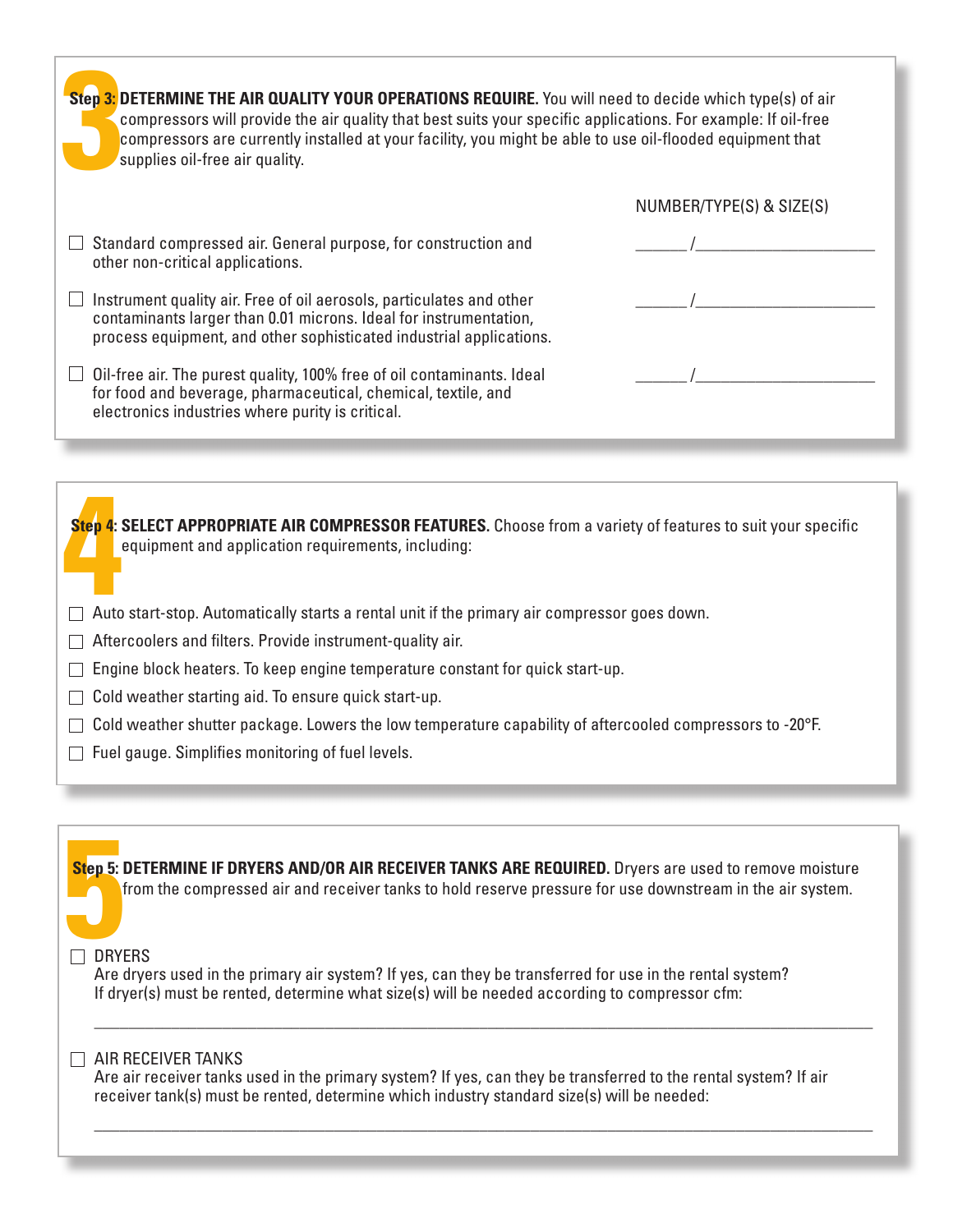| Step 6: DETERMINE THE SIZES REQUIRED FOR HOSES AND FITTINGS. Most compressors come with 2-inch or 3-inch<br>outlets to accommodate standard 2- or 3-inch hoses, and must be bushed to fit. Fittings will also be needed to<br>make hose-to-hose connections.                                                                                                                                                                                                                                                                                                                                                                                                                                                                                                               |                                                                                                                                                                               |  |                                                                                       |                                     |                                                                                              |  |
|----------------------------------------------------------------------------------------------------------------------------------------------------------------------------------------------------------------------------------------------------------------------------------------------------------------------------------------------------------------------------------------------------------------------------------------------------------------------------------------------------------------------------------------------------------------------------------------------------------------------------------------------------------------------------------------------------------------------------------------------------------------------------|-------------------------------------------------------------------------------------------------------------------------------------------------------------------------------|--|---------------------------------------------------------------------------------------|-------------------------------------|----------------------------------------------------------------------------------------------|--|
| <b>HOSE SIZE</b>                                                                                                                                                                                                                                                                                                                                                                                                                                                                                                                                                                                                                                                                                                                                                           | LENGTH/NUMBER OF LENGTHS NEEDED                                                                                                                                               |  |                                                                                       |                                     |                                                                                              |  |
| 2 in. diameter                                                                                                                                                                                                                                                                                                                                                                                                                                                                                                                                                                                                                                                                                                                                                             |                                                                                                                                                                               |  |                                                                                       |                                     | $\Box$ 25 ft. / ___________ $\Box$ 50 ft. / _________ $\Box$ Other __________/__________     |  |
| 3 in. diameter                                                                                                                                                                                                                                                                                                                                                                                                                                                                                                                                                                                                                                                                                                                                                             |                                                                                                                                                                               |  |                                                                                       |                                     | $\Box$ 25 ft. / ____________ $\Box$ 50 ft. / __________ $\Box$ Other __________/____________ |  |
| <b>FITTING TYPE</b>                                                                                                                                                                                                                                                                                                                                                                                                                                                                                                                                                                                                                                                                                                                                                        |                                                                                                                                                                               |  | <b>SIZE/NUMBER NEEDED</b>                                                             |                                     |                                                                                              |  |
| Machine-to-hose or hose-to-facility                                                                                                                                                                                                                                                                                                                                                                                                                                                                                                                                                                                                                                                                                                                                        |                                                                                                                                                                               |  |                                                                                       |                                     |                                                                                              |  |
| Hose-to-hose                                                                                                                                                                                                                                                                                                                                                                                                                                                                                                                                                                                                                                                                                                                                                               |                                                                                                                                                                               |  |                                                                                       |                                     |                                                                                              |  |
| service in advance, ideally through your rental equipment supplier, or through another source if necessary.<br><b>Considerations include:</b><br>$\Box$ Tank capacity. Determine the fuel consumption rate of the air compressor. The unit should be able to operate for at<br>least eight hours between refuelings.<br>$\Box$ Auxiliary fuel. Having an auxiliary fuel tank enables longer runs between refuelings.<br>Delivery access. Make sure you can provide a clear and easily navigable access route for fuel delivery vehicles.<br>$\Box$<br>Spill containment. Regulations typically require containment equal to the tank capacity.<br>$\Box$ Credit approval. Prior credit approval from the fuel supplier is essential to keep emergency operations on track. |                                                                                                                                                                               |  |                                                                                       |                                     |                                                                                              |  |
| Step 8: PLAN FOR DELIVERY AND OPERATION. There are a number of factors you will need to consider and discuss<br>with your air compressor rental supplier, including:                                                                                                                                                                                                                                                                                                                                                                                                                                                                                                                                                                                                       |                                                                                                                                                                               |  |                                                                                       |                                     |                                                                                              |  |
| Approximate length of rental                                                                                                                                                                                                                                                                                                                                                                                                                                                                                                                                                                                                                                                                                                                                               |                                                                                                                                                                               |  |                                                                                       | Identification of connection points |                                                                                              |  |
|                                                                                                                                                                                                                                                                                                                                                                                                                                                                                                                                                                                                                                                                                                                                                                            | Environmentally sound location away from drains,<br>work areas, and residences<br>Location with adequate surrounding open space<br>away from traffic, trees, and obstructions |  | Designated access route for delivery                                                  |                                     |                                                                                              |  |
|                                                                                                                                                                                                                                                                                                                                                                                                                                                                                                                                                                                                                                                                                                                                                                            |                                                                                                                                                                               |  | Opening for hose access to the building<br>Planned route for hose inside the building |                                     |                                                                                              |  |
| Level parking location                                                                                                                                                                                                                                                                                                                                                                                                                                                                                                                                                                                                                                                                                                                                                     |                                                                                                                                                                               |  | <b>Security fencing</b>                                                               |                                     |                                                                                              |  |
|                                                                                                                                                                                                                                                                                                                                                                                                                                                                                                                                                                                                                                                                                                                                                                            |                                                                                                                                                                               |  |                                                                                       |                                     |                                                                                              |  |
| Step 9: CONDUCT A DRY RUN. Practice makes perfect. Stage a drill in which your team and, ideally, your equipment<br>supplier run through the plan step by step, just as if an emergency were really happening.<br>Make sure that each person fully understands his or her role in the event of an actual outage.<br>Time how long it takes to get the emergency air compressor(s) back on line after the system compressed air<br>goes down.                                                                                                                                                                                                                                                                                                                               |                                                                                                                                                                               |  |                                                                                       |                                     |                                                                                              |  |